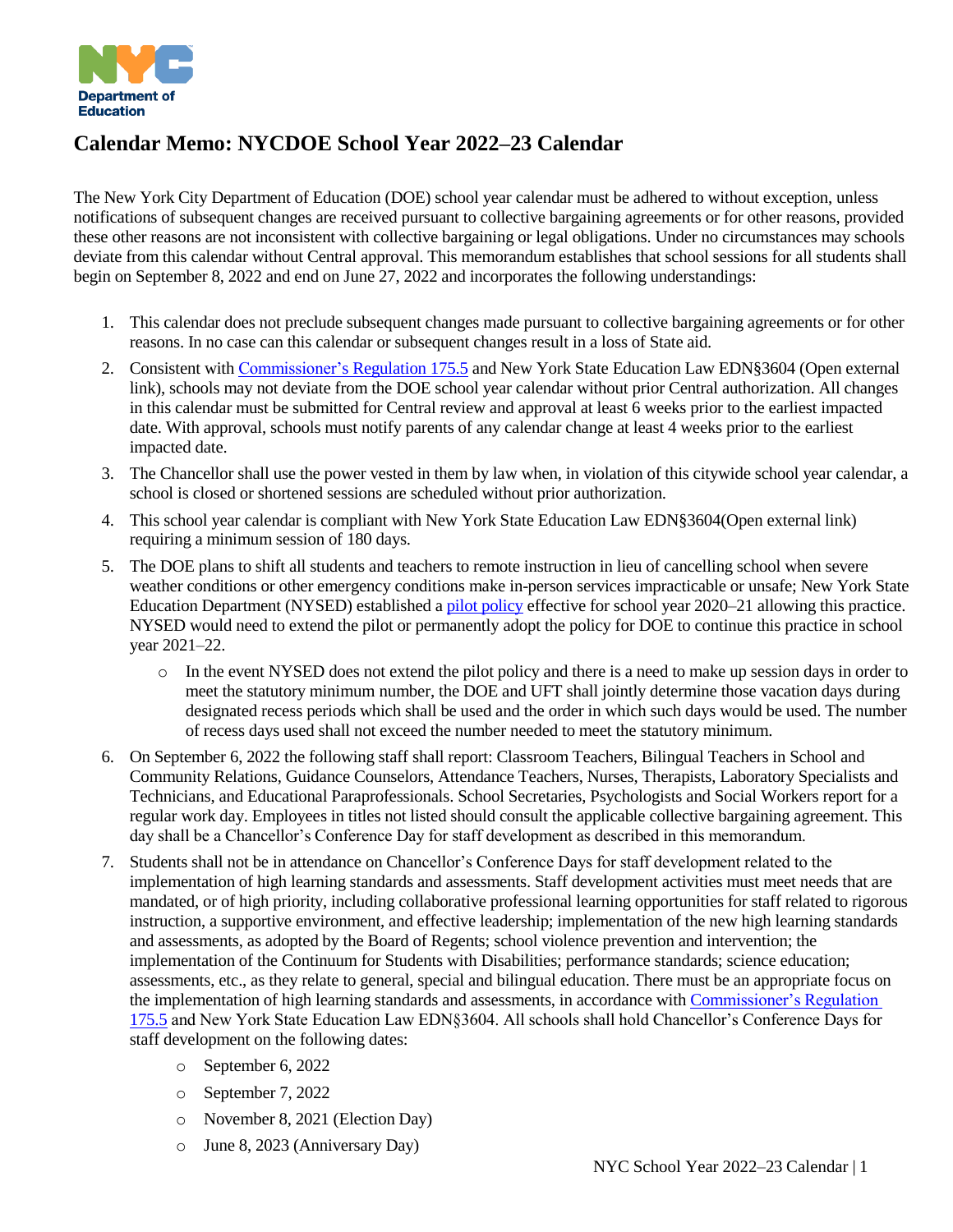- 8. For all 9–12 and 6–12 schools in Districts 1–32, Monday, January 30, 2023 will be scheduled for staff development; no students in these schools will be in attendance on this day. January 30, 2023 is a regular attendance day for students in K–5, K–6, 6–8, K–12 and D75 schools and programs.
- 9. Consistent with [Commissioner's Regulation 175.5,](mailto:https://govt.westlaw.com/nycrr/Document/I09a7ee65c22211dda1bb852bdc84e3be?viewType=FullText&originationContext=documenttoc&transitionType=CategoryPageItem&contextData=(sc.Default)) calculations of aidable instructional time incorporate the Chancellor's Conference Days and Regents Examination Days. In accordance with CR175.5, conferences for staff development activities that are related to implementation of the new high learning standards and assessments, general staff orientation, curriculum development, in service education, or parent-teacher conferences shall be credited toward the annual instructional hour and 180-day session requirements. This time shall not include routine administrative matters such as grading of assignments, the preparation of pupil assignments, recordkeeping, or the preparation of lesson plans.
- 10. The school calendar takes into account the following citywide shortened sessions for students:
	- o Two afternoon Parent-Teacher Conference days (one in the fall term and one in the spring term, for all schools) where students receive a minimum of two and a half hours of instruction.
- 11. June 9, 2023 shall be a non-attendance day for students in 3K–5, 3K–6, 6–8, K–12 and D75 schools and programs to allow staff time to complete the various tasks related to the annual reorganization of schools. Principals should plan end of term clerical administrative assignments in a manner that ensures that maximum productive use is made of this time. The Office of Pupil Transportation will notify bus companies of the non-attendance day; schools do not need to notify the Office of Pupil Transportation of this event. June 9, 2023 is a regular attendance day for students in 6–12 and 9–12 schools in Districts 1–32.
- 12. The last day of the school shall be a regular day of instruction, shortened sessions are not permitted. Schools must adhere to the following guidelines:
	- o All students are required to attend school
	- o Daily attendance must be taken, recorded and reported
	- o Students are to receive instruction
- 13. As a result of Chancellor's Conference Days for staff development, the total number of student attendance days is less than the number of session days.
- The New York City Department of Education (DOE) school year calendar establishes the days that  $3K-12$  schools are in session, including all:
	- o student and school staff attendance days,
	- o citywide parent teacher conference dates,
	- o observed holidays, recess dates, and
	- o Chancellor's Conference Days for staff development.
- The school year calendar is Centrally designed to satisfy all applicable requirements pursuant to collective bargaining agreements, laws, and regulations.
- All DOE schools must be in session at least 180 days each school year to avoid severe financial penalties assessed by the New York State Education Department (NYSED). For the DOE, a short session deduction would amount to approximately \$40 million per day deficit.
- The number of days the DOE can be in session varies each year; the table below illustrates the variance in school year length. The counts of days in future school years reflect the number of session days expected *without* adding new holidays.

The 2022–23 school year calendar can be summarized as follows:

- First day of school for students: **Thursday, September 8, 2022**
- Last day of school for students: **Tuesday, June 27, 2023**
- Minimum days in session required by New York State law: **180**
- Total days in session: **181**
- Scheduled student attendance days: **177**
- Aidable student attendance days: **177**
- Aidable Chancellor's Conference Days for Staff Development: **4**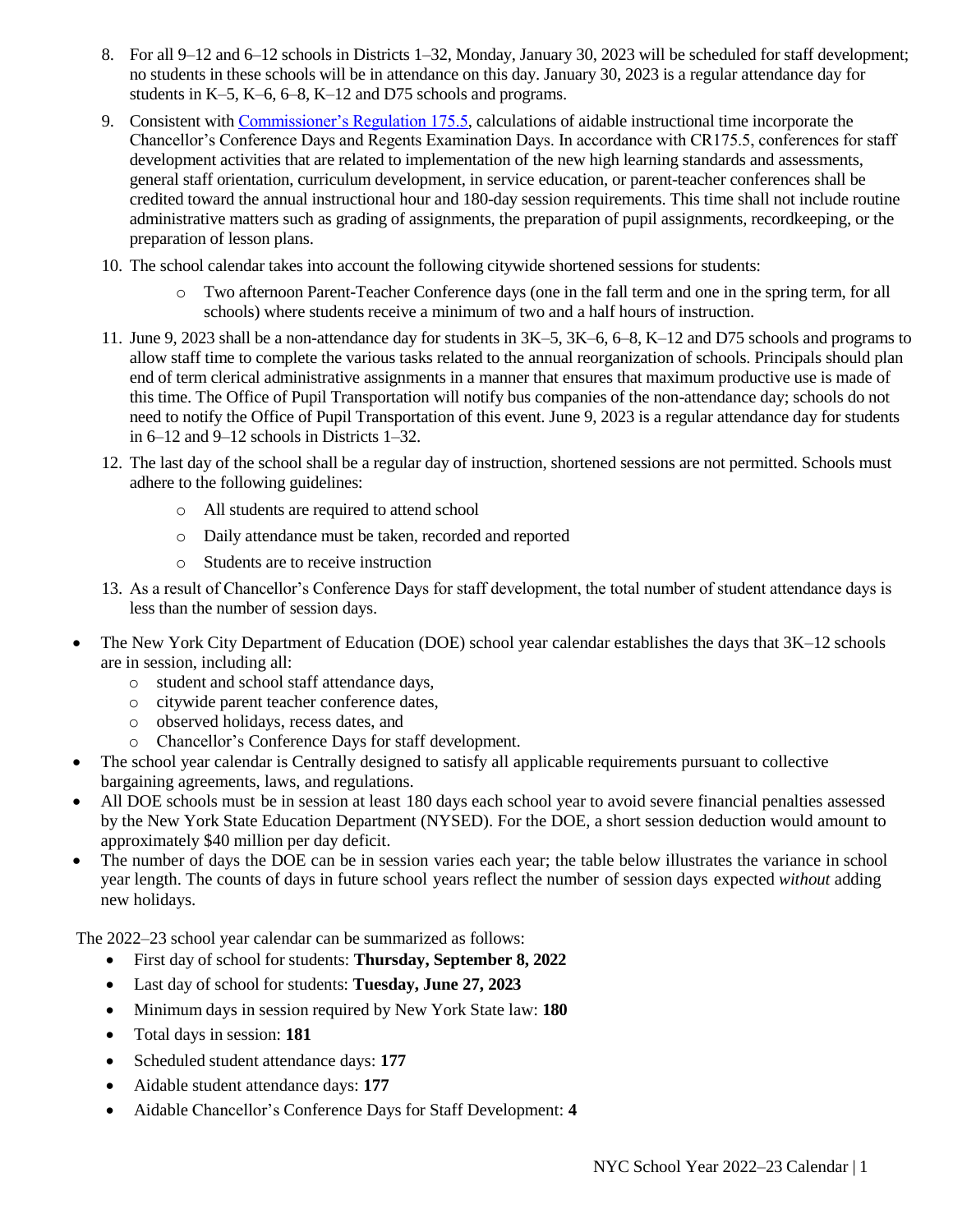The following holidays fall on weekends and **are not** paid holidays in fiscal year 2023:

- Christmas Eve (Saturday, December 24, 2022)
- New Year's Eve (Saturday, December 31, 2022)
- Lunar New Year (Sunday January 22, 2023)

The following holidays fall on weekends and **are** paid holidays in fiscal year 2023:

- Christmas Day (Sunday, December 25, 2022)
- New Year's Day (Sunday, January 1, 2023)

## **DEFAULT PARENT-TEACHER CONFERENCE DATES**

### **3K-5/3K-8/Pre-K Centers: Middle Schools/All District 75: High Schools/K-12/6-12:**

- Thursday, September 15th
- Thursday, November 3rd
- Thursday, March 9th
- Thursday, May 4th
- Thursday, September 22nd
- Wednesday, November 9th
- Thursday, March 16th
- Thursday, May 11th

- Thursday, September 29th
- Thursday, November 17th (Evening) Friday, November 18th (Afternoon)
- Thursday, March 23rd (Evening) Friday, March 24th (Afternoon)
- Thursday, May 18th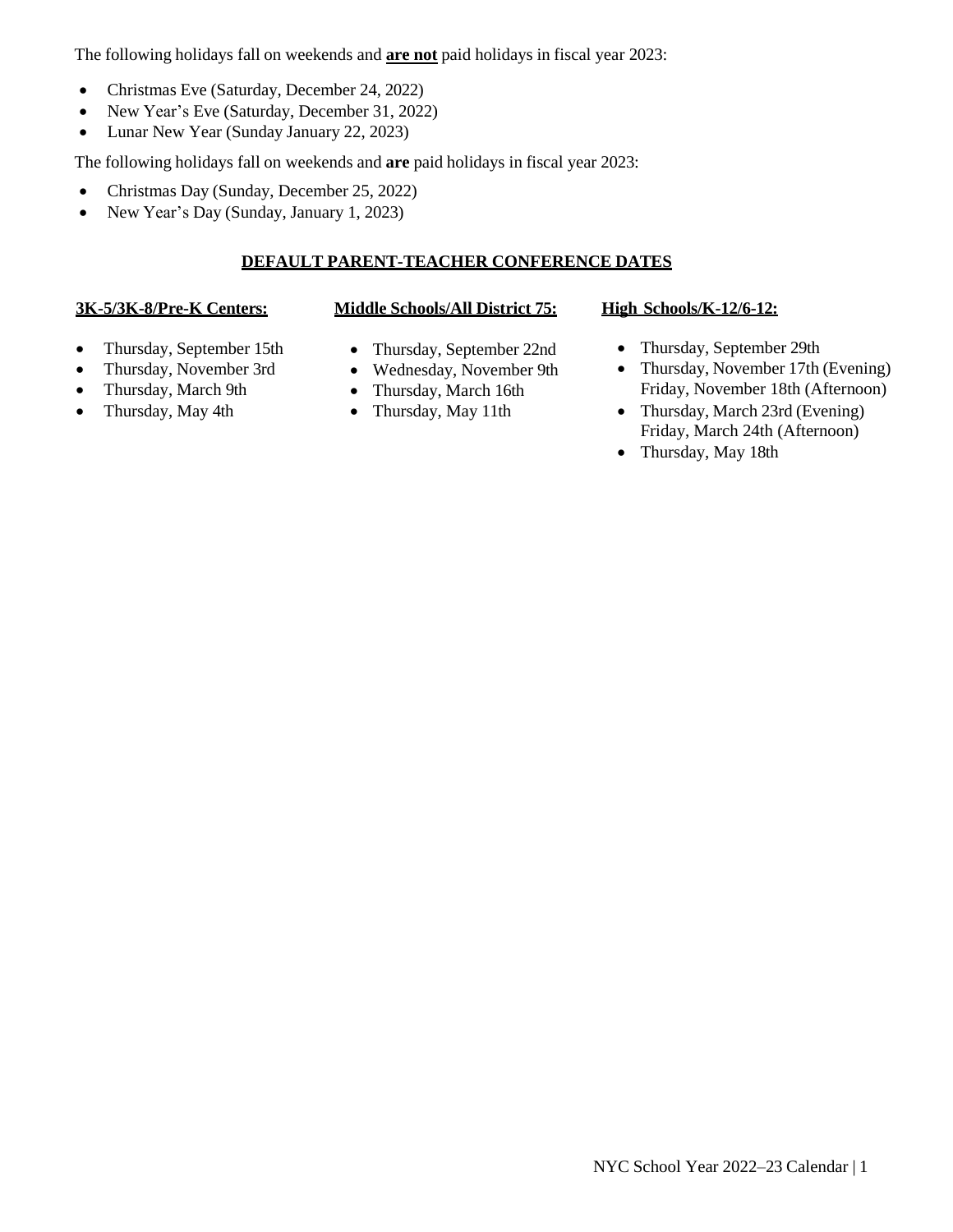

## **STUDENT ATTENDANCE CALENDAR**

This calendar provides for 177 student attendance days, of which 177 are "aidable" student attendance days during the September–June school year. The summer school calendar (July and August) is not part of the regular school year and only applies to students and staff participating in summer school. Dates with a "-" are non-attendance days for students.

| <b>July 2022 (N/A)</b> |    |    |    |    |  |  |  |  |  |
|------------------------|----|----|----|----|--|--|--|--|--|
| M                      | Т  | W  | R  | F  |  |  |  |  |  |
|                        |    |    |    | 1  |  |  |  |  |  |
|                        | 5  | 6  | 7  | 8  |  |  |  |  |  |
| 11                     | 12 | 13 | 14 | 15 |  |  |  |  |  |
| 18                     | 19 | 20 | 21 | 22 |  |  |  |  |  |
| 25                     | 26 | 27 | 28 | 29 |  |  |  |  |  |

| <b>October 2022 (19)</b> |    |    |    |    |  |  |  |  |  |
|--------------------------|----|----|----|----|--|--|--|--|--|
| M                        | Т  |    | R  | F  |  |  |  |  |  |
| 3                        | 4  |    | 6  | 7  |  |  |  |  |  |
|                          | 11 | 12 | 13 | 14 |  |  |  |  |  |
| 17                       | 18 | 19 | 20 | 21 |  |  |  |  |  |
| 24                       | 25 | 26 | 27 | 28 |  |  |  |  |  |
| 31                       |    |    |    |    |  |  |  |  |  |

| <b>January 2023 (20 / 19)</b> |    |    |                         |    |  |  |  |  |  |  |
|-------------------------------|----|----|-------------------------|----|--|--|--|--|--|--|
| M                             | Т  |    | R                       | F  |  |  |  |  |  |  |
|                               | 3  | 4  | $\overline{\mathbf{5}}$ | 6  |  |  |  |  |  |  |
| 9                             | 10 | 11 | 12                      | 13 |  |  |  |  |  |  |
|                               | 17 | 18 | 19                      | 20 |  |  |  |  |  |  |
| 23                            | 24 | 25 | 26                      | 27 |  |  |  |  |  |  |
| 30 <sup>1</sup>               | 31 |    |                         |    |  |  |  |  |  |  |

| April 2023 (12) |    |    |    |    |  |  |  |  |  |
|-----------------|----|----|----|----|--|--|--|--|--|
| M               | Т  |    | R  | F  |  |  |  |  |  |
| 3               | 4  | 5  |    |    |  |  |  |  |  |
|                 |    |    |    |    |  |  |  |  |  |
| 17              | 18 | 19 | 20 |    |  |  |  |  |  |
| 24              | 25 | 26 | 27 | 28 |  |  |  |  |  |
|                 |    |    |    |    |  |  |  |  |  |

| <b>July 2022 (N/A)</b> |    |    |                                       |    |  | <b>August 2022 (N/A)</b> |    |                 |    | <b>September 2022 (15)</b> |    |                          |                          |    |    |
|------------------------|----|----|---------------------------------------|----|--|--------------------------|----|-----------------|----|----------------------------|----|--------------------------|--------------------------|----|----|
| М                      | Т  | W  | W<br>$\bf R$<br>F<br>M<br>Т<br>R<br>F |    |  | M                        | т  | W               | R  |                            |    |                          |                          |    |    |
|                        |    |    |                                       |    |  |                          | ↑  | $\mathcal{R}$   | 4  |                            |    |                          |                          |    |    |
|                        |    | 6  |                                       | 8  |  | 8                        | 9  | 10              |    | 12                         |    | $\overline{\phantom{a}}$ | $\overline{\phantom{a}}$ | 8  |    |
| 11                     | 12 | 13 | 14                                    | 15 |  | 15                       | 16 | $\overline{17}$ | 18 | 19                         | 12 | 13                       | 14                       | 15 |    |
| 18                     | 19 | 20 | 21                                    | 22 |  | 22                       | 23 | 24              | 25 | 26                         | 19 | 20                       | 21                       | 22 |    |
| 25                     | 26 | 27 | 28                                    | 29 |  | 29                       | 30 | 31              |    |                            |    | $\overline{\phantom{a}}$ | 28                       | 29 | 30 |

|                          | <b>October 2022 (19)</b> |                          |    |    | <b>November 2022 (18)</b> |    |    |    | <b>December 2022 (17)</b> |    |    |    |    |              |
|--------------------------|--------------------------|--------------------------|----|----|---------------------------|----|----|----|---------------------------|----|----|----|----|--------------|
| М                        | Т                        | W                        | R  | F  | M                         | Т  | W  | R  | $\mathbf F$               | M  | т  | W  | R  | $\mathbf{F}$ |
| 3                        | 4                        | $\overline{\phantom{a}}$ | 6  | 7  |                           |    |    | 3  | 4                         |    |    |    |    |              |
| $\overline{\phantom{m}}$ | 11                       | 12                       | 13 | 14 | $\overline{ }$            |    |    | 10 | $\overline{\phantom{a}}$  |    | 6  |    | 8  | 9            |
| 17                       | 18                       | 19                       | 20 | 21 | 14                        | 15 | 16 | 17 | 18                        | 12 | 13 | 14 | 15 | 16           |
| 24                       | 25                       | 26                       | 27 | 28 | 21                        | 22 | 23 |    |                           | 19 | 20 | 21 | 22 | 23           |
| 31                       |                          |                          |    |    | 28                        | 29 | 30 |    |                           |    |    |    |    |              |

|          | <b>January 2023 (20 / 19)</b> |    |    |    | <b>February 2023 (15)</b> |    |    |    | <b>March 2023 (23)</b> |    |    |    |    |             |
|----------|-------------------------------|----|----|----|---------------------------|----|----|----|------------------------|----|----|----|----|-------------|
| M        | Т                             | W  | R  | F  | M                         | Т  | W  | R  | F                      | M  | Т  | W  | R  | $\mathbf F$ |
|          | 3                             | 4  |    | 6  |                           |    |    | 2  | $\mathcal{R}$          |    |    |    | ∍  |             |
| 9        | 10                            | 11 | 12 | 13 | 6                         | ℸ  | 8  | 9  | 10                     | 6  | ⇁  | 8  | Q  | 10          |
|          | 17                            | 18 | 19 | 20 | 13                        | 14 | 15 | 16 | 17                     | 13 | 14 | 15 | 16 | 17          |
| 23       | 24                            | 25 | 26 | 27 |                           |    |    |    |                        | 20 | 21 | 22 | 23 | 24          |
| $30^{1}$ | 31                            |    |    |    | 27                        | 28 |    |    |                        | 27 | 28 | 29 | 30 | 31          |

|    | <b>April 2023 (12)</b> |    |    |    | May 2023 (22) |                |    |    | June $2023(16/17)$ |    |    |                          |                          |             |
|----|------------------------|----|----|----|---------------|----------------|----|----|--------------------|----|----|--------------------------|--------------------------|-------------|
| М  | Т                      | W  | R  | F  | M             | Т              | W  | R  | F                  | M  | т  | W                        | R                        | $\mathbf F$ |
| 3  | 4                      |    |    |    |               | $\overline{2}$ | 3  | 4  |                    |    |    |                          |                          |             |
|    |                        |    |    |    | 8             | 9              | 10 | 11 | 12                 |    | 6  | ⇁                        | $\overline{\phantom{a}}$ | $Q^2$       |
| 17 | 18                     | 19 | 20 |    | 15            | 16             | 17 | 18 | 19                 | 12 | 13 | 14                       | 15                       | 16          |
| 24 | 25                     | 26 | 27 | 28 | 22            | 23             | 24 | 25 | 26                 |    | 20 | 21                       | 22                       | 23          |
|    |                        |    |    |    |               | 30             | 31 |    |                    | 26 | 27 | $\overline{\phantom{a}}$ |                          |             |

| September 2022 (15) |    |    |    |    |  |  |  |  |  |  |
|---------------------|----|----|----|----|--|--|--|--|--|--|
| M                   | т  | W  | R  | F  |  |  |  |  |  |  |
|                     |    |    |    |    |  |  |  |  |  |  |
|                     |    |    | 8  | 9  |  |  |  |  |  |  |
| 12                  | 13 | 14 | 15 | 16 |  |  |  |  |  |  |
| 19                  | 20 | 21 | 22 | 23 |  |  |  |  |  |  |
|                     |    | 28 | 29 | 30 |  |  |  |  |  |  |

| <b>December 2022 (17)</b> |    |    |    |    |  |  |  |  |  |  |
|---------------------------|----|----|----|----|--|--|--|--|--|--|
| F<br>т<br>M<br>R          |    |    |    |    |  |  |  |  |  |  |
|                           |    |    | 1  | 2  |  |  |  |  |  |  |
| 5                         | 6  | 7  | 8  | 9  |  |  |  |  |  |  |
| 12                        | 13 | 14 | 15 | 16 |  |  |  |  |  |  |
| 19                        | 20 | 21 | 22 | 23 |  |  |  |  |  |  |
|                           |    |    |    |    |  |  |  |  |  |  |

| <b>March 2023 (23)</b> |    |    |    |    |  |  |  |  |  |
|------------------------|----|----|----|----|--|--|--|--|--|
| M                      | т  |    | R  | F  |  |  |  |  |  |
|                        |    | 1  | 2  | 3  |  |  |  |  |  |
| 6                      | 7  | 8  | 9  | 10 |  |  |  |  |  |
| 13                     | 14 | 15 | 16 | 17 |  |  |  |  |  |
| 20                     | 21 | 22 | 23 | 24 |  |  |  |  |  |
| 27                     | 28 | 29 | 30 | 31 |  |  |  |  |  |

| June 2023 (16 / 17)         |    |    |    |                |  |  |  |  |  |  |
|-----------------------------|----|----|----|----------------|--|--|--|--|--|--|
| M<br>т<br>$\mathbf{F}$<br>R |    |    |    |                |  |  |  |  |  |  |
|                             |    |    |    | 2              |  |  |  |  |  |  |
| 5                           | 6  | 7  |    | $\mathbf{Q}^2$ |  |  |  |  |  |  |
| 12                          | 13 | 14 | 15 | 16             |  |  |  |  |  |  |
|                             | 20 | 21 | 22 | 23             |  |  |  |  |  |  |
| 26                          | 27 |    |    |                |  |  |  |  |  |  |

1<br>January 30, 2023 shall be scheduled for staff development for all 9–12 and 6–12 schools in Districts 1–32; no students in these schools *will be in attendance on this day. All other students are in attendance.*

*2* June 9, 2023 shall be scheduled for end of term clerical administrative assignments for all Pre-K Centers, 3K-5, 3K-8,6-8, K-12, and D75 schools and programs; no students in these schools will be in attendance on this day. All other students are in attendance.